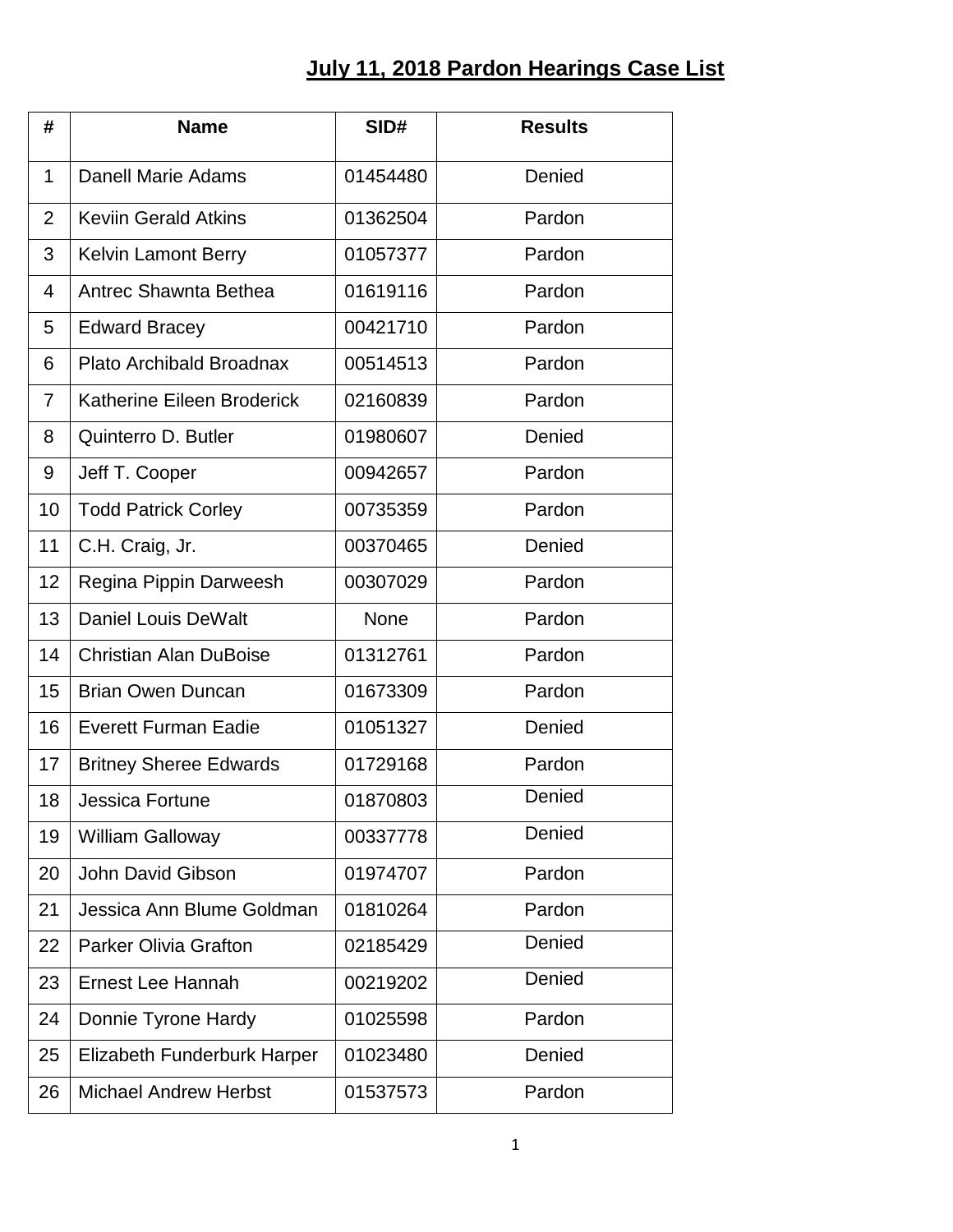## **July 11, 2018 Pardon Hearings Case List**

| 27 | <b>Diane Hopkins-Burwell</b>  | 01659574 | Pardon      |
|----|-------------------------------|----------|-------------|
| 28 | DeeDee Michele Horres         | 01196524 | Pardon      |
| 29 | Ernest Hicks Howard, Jr.      | 01270222 | Pardon      |
| 30 | Lisa E. Johnson               | 01851788 | Pardon      |
| 31 | <b>Keith Howard Kahle</b>     | 00511349 | Pardon      |
| 32 | Sheretta Kirksey              | 00574158 | Pardon      |
| 33 | Kenneth Michael Knight        | 01507168 | Pardon      |
| 34 | Carl Jamaal Lloyd             | 01314245 | Denied      |
| 35 | <b>Buddy Brian Lynn</b>       | 00674850 | Rescheduled |
| 36 | <b>Shirley Mae Martin</b>     | 00692521 | Denied      |
| 37 | Ryan McFarland                | 01398957 | Pardon      |
| 38 | Wanda D. McKinley             | 00834551 | Denied      |
| 39 | <b>Keevus Marquis McLeod</b>  | 01621903 | Denied      |
| 40 | <b>Aroneese Mills</b>         | 00842431 | Rescheduled |
| 41 | <b>Craig LeRoy Morris</b>     | 00460946 | Pardon      |
| 42 | <b>Sandino Savalas Moses</b>  | 01308454 | Pardon      |
| 43 | <b>Pamela Charesse Nalley</b> | none     | Rescheduled |
| 44 | Billy Lee Neighbors, Jr.      | 01337806 | Pardon      |
| 45 | Jayzmine Nelson               | 02140761 | Pardon      |
| 46 | Ronnie Edward Owens, Sr.      | 00538520 | Pardon      |
| 47 | Latita Rena Patterson         | 01399427 | Pardon      |
| 48 | Fred Cecil Pruitt, Jr.        | 00497697 | Pardon      |
| 49 | Donnie Gene Robinson          | 00323678 | Pardon      |
| 50 | <b>Mark David Schultz</b>     | 00515007 | Pardon      |
| 51 | <b>Richard Trey Smith</b>     | 01287485 | Pardon      |
| 52 | Robert A. Stewart, Jr.        | 00873417 | Denied      |
| 53 | <b>Tony Howard Therrell</b>   | 00302470 | Pardon      |